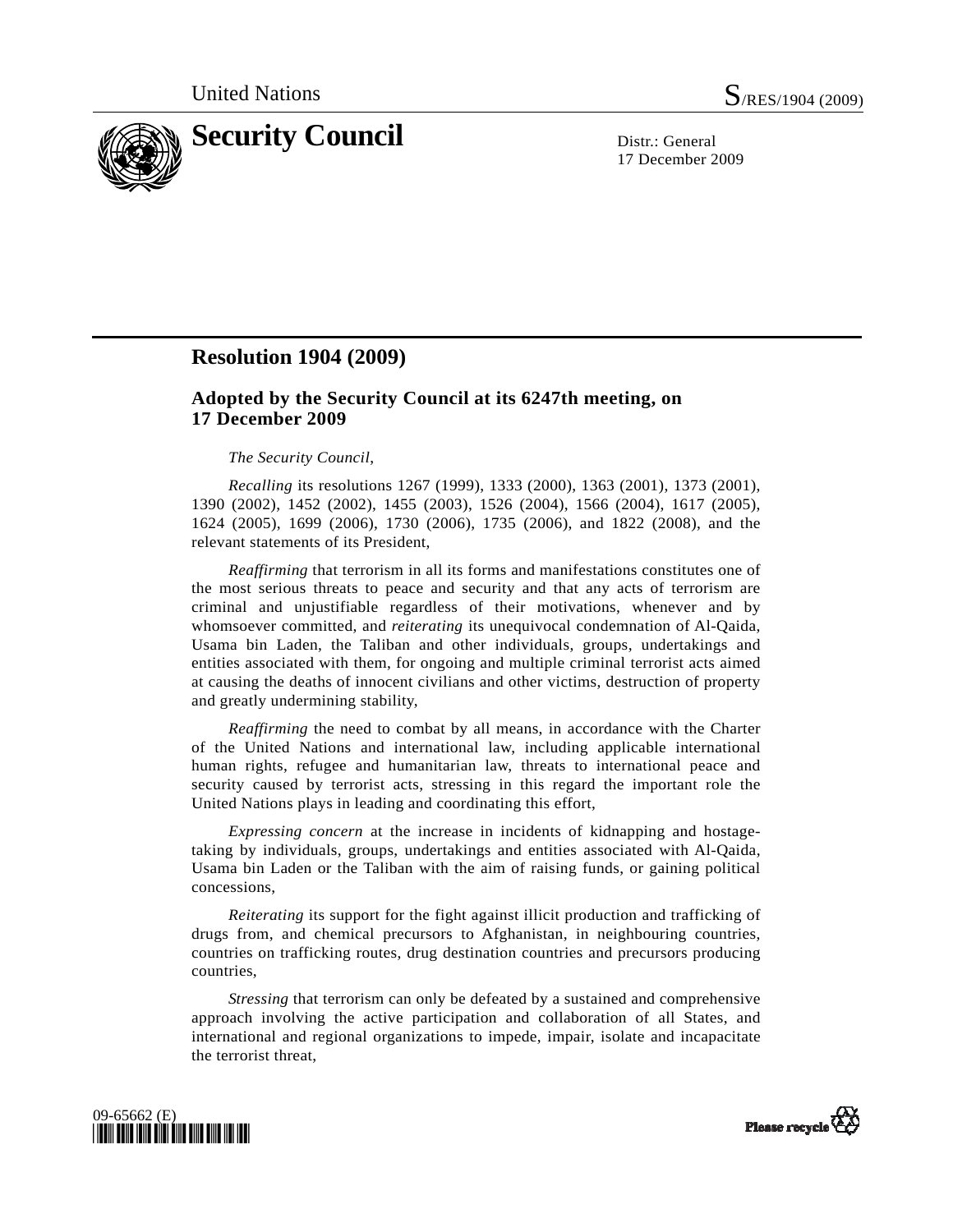*Emphasizing* that sanctions are an important tool under the Charter of the United Nations in the maintenance and restoration of international peace and security, and stressing in this regard the need for robust implementation of the measures in paragraph 1 of this resolution as a significant tool in combating terrorist activity,

*Urging* all Member States to participate actively in maintaining and updating the list created pursuant to resolutions 1267 (1999) and 1333 (2000) ("the Consolidated List") by contributing additional information pertinent to current listings, submitting delisting requests when appropriate, and by identifying and nominating for listing additional individuals, groups, undertakings and entities which should be subject to the measures referred to in paragraph 1 of this resolution,

*Taking note* of challenges, both legal and otherwise, to the measures implemented by Member States under paragraph 1 of this resolution, *welcoming* improvements to the Committee's procedures and the quality of the Consolidated List, and *expressing* its intent to continue efforts to ensure that procedures are fair and clear,

*Reiterating* that the measures referred to in paragraph 1 of this resolution are preventative in nature and are not reliant upon criminal standards set out under national law,

*Recalling* the adoption by the General Assembly of the United Nations Global Counter-Terrorism Strategy (A/60/288) of 8 September 2006 and the creation of the Counter-Terrorism Implementation Task Force (CTITF) to ensure overall coordination and coherence in the counter-terrorism efforts of the United Nations system,

*Welcoming* the continuing cooperation between the Committee and INTERPOL, the United Nations Office on Drugs and Crime, in particular on technical assistance and capacity building, and all other United Nations bodies, and encouraging further engagement with the Counter-Terrorism Implementation Task Force (CTITF) to ensure overall coordination and coherence in the counterterrorism efforts of the United Nations system,

*Noting with concern* the continued threat posed to international peace and security ten years after the adoption of resolution 1267 (1999) by Al-Qaida, Usama bin Laden and the Taliban, and other individuals, groups, undertakings and entities associated with them, and *reaffirming* its resolve to address all aspects of that threat,

*Acting* under Chapter VII of the Charter of the United Nations,

### *Measures*

 1. *Decides* that all States shall take the measures as previously imposed by paragraph 4 (b) of resolution 1267 (1999), paragraph 8 (c) of resolution 1333 (2000), and paragraphs 1 and 2 of resolution 1390 (2002), with respect to Al-Qaida, Usama bin Laden and the Taliban, and other individuals, groups, undertakings and entities associated with them, as referred to in the list created pursuant to resolutions 1267 (1999) and 1333 (2000) ("the Consolidated List");

 (a) Freeze without delay the funds and other financial assets or economic resources of these individuals, groups, undertakings and entities, including funds derived from property owned or controlled directly or indirectly, by them or by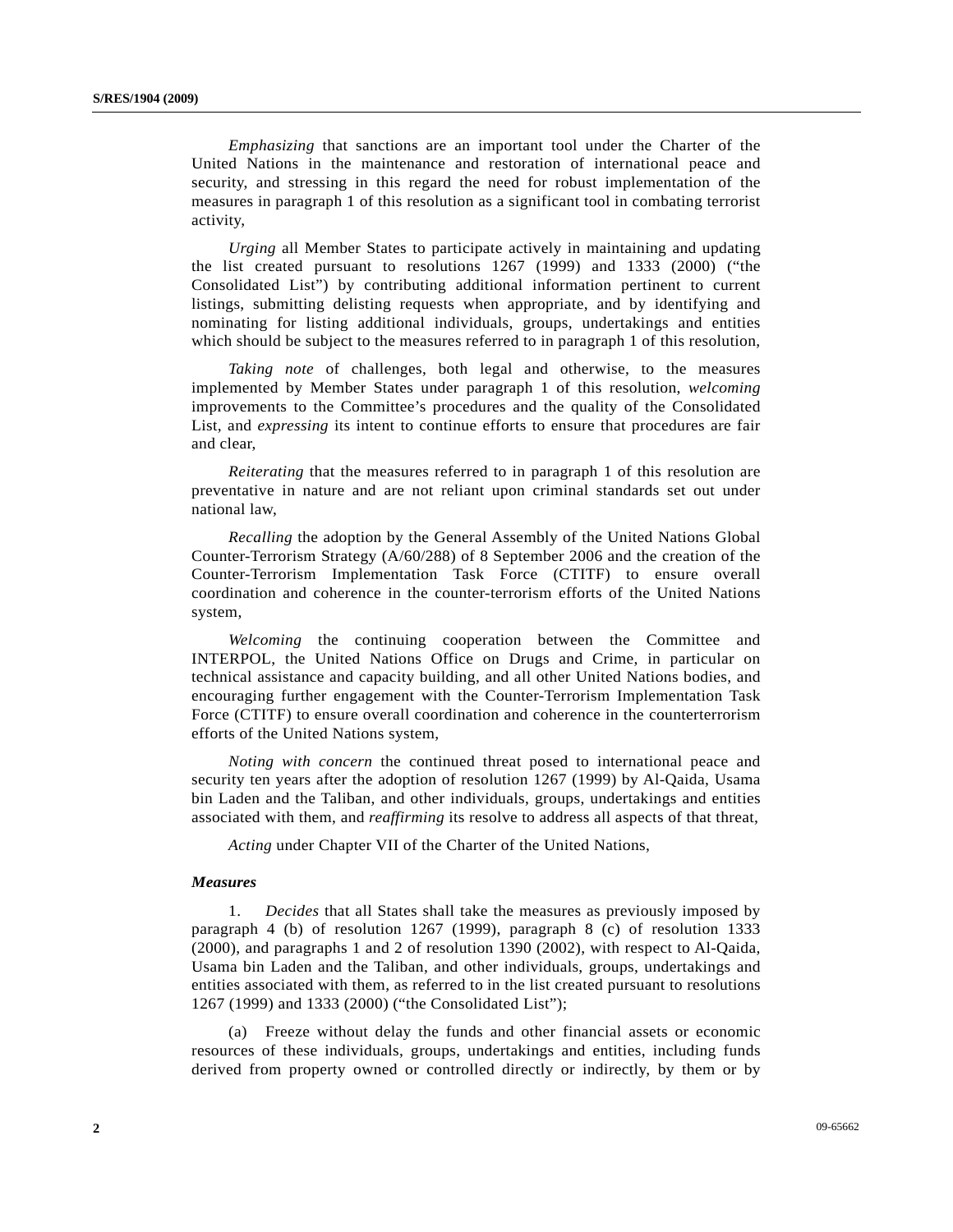persons acting on their behalf or at their direction, and ensure that neither these nor any other funds, financial assets or economic resources are made available, directly or indirectly for such persons' benefit, by their nationals or by persons within their territory;

 (b) Prevent the entry into or transit through their territories of these individuals, provided that nothing in this paragraph shall oblige any State to deny entry or require the departure from its territories of its own nationals and this paragraph shall not apply where entry or transit is necessary for the fulfilment of a judicial process or the Committee determines on a case-by-case basis only that entry or transit is justified;

 (c) Prevent the direct or indirect supply, sale, or transfer to these individuals, groups, undertakings and entities from their territories or by their nationals outside their territories, or using their flag vessels or aircraft, of arms and related materiel of all types including weapons and ammunition, military vehicles and equipment, paramilitary equipment, and spare parts for the aforementioned, and technical advice, assistance, or training related to military activities;

 2. *Reaffirms* that acts or activities indicating that an individual, group, undertaking, or entity is associated with Al-Qaida, Usama bin Laden or the Taliban include:

 (a) participating in the financing, planning, facilitating, preparing, or perpetrating of acts or activities by, in conjunction with, under the name of, on behalf of, or in support of;

(b) supplying, selling or transferring arms and related materiel to;

(c) recruiting for; or

 (d) otherwise supporting acts or activities of Al-Qaida, Usama bin Laden or the Taliban, or any cell, affiliate, splinter group or derivative thereof;

 3. *Further reaffirms* that any undertaking or entity owned or controlled, directly or indirectly, by, or otherwise supporting, such an individual, group, undertaking or entity associated with Al-Qaida, Usama bin Laden or the Taliban shall be eligible for designation;

 4. *Confirms* that the requirements in paragraph 1(a) above apply to financial and economic resources of every kind, including but not limited to those used for the provision of Internet hosting or related services, used for the support of Al-Qaida, Usama bin Laden, or the Taliban and other individuals, groups, undertakings, or entities associated with them;

 5. *Confirms* further that the requirements in paragraph 1(a) above shall also apply to the payment of ransoms to individuals, groups, undertakings or entities on the Consolidated List;

 6. *Decides* that Member States may permit the addition to accounts frozen pursuant to the provisions of paragraph 1 above of any payment in favour of listed individuals, groups, undertakings or entities, provided that any such payments continue to be subject to the provisions in paragraph 1 above and are frozen;

 7. *Encourages* Member States to make use of the provisions regarding available exemptions to the measures in paragraph 1(a) above, set out in paragraphs 1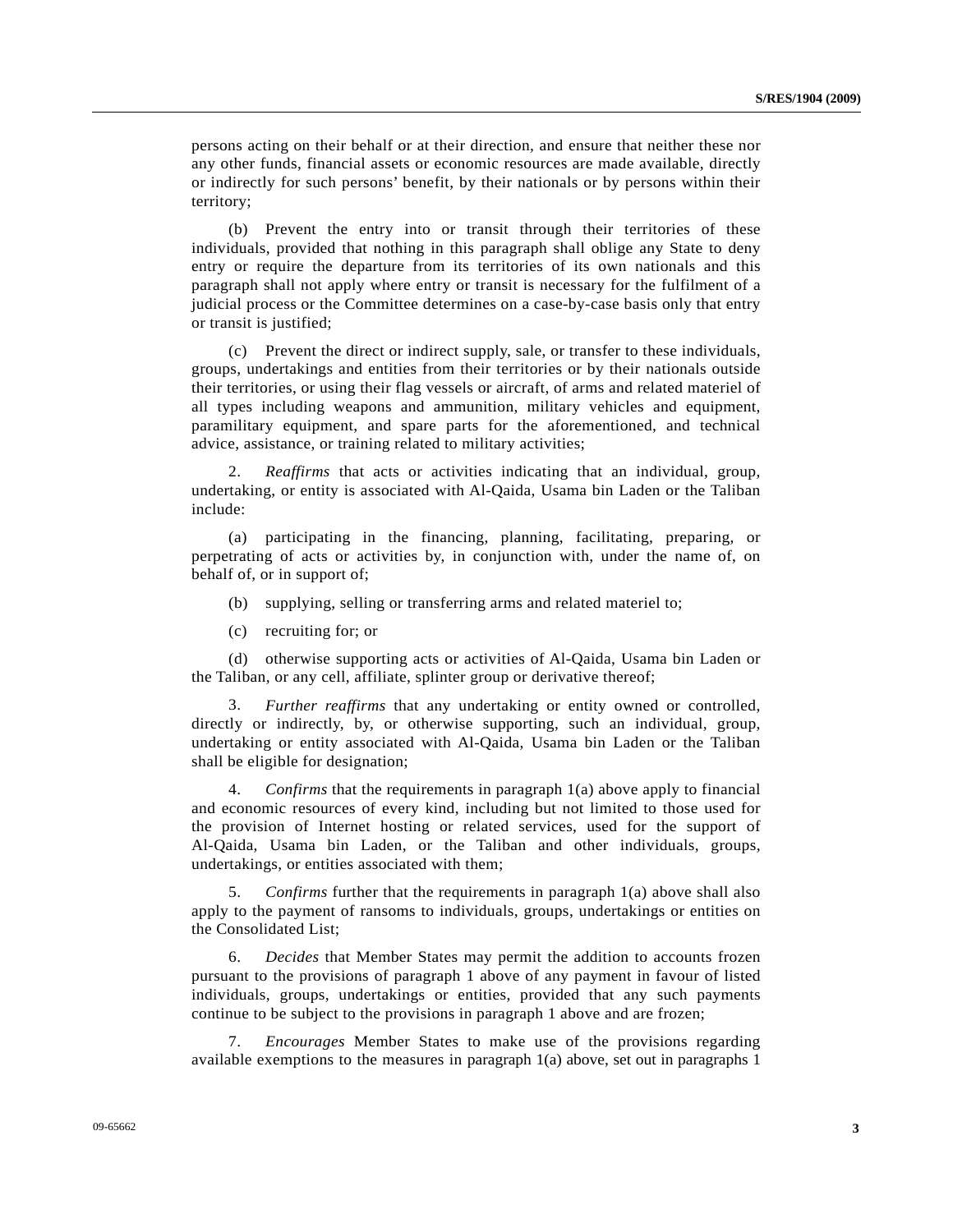and 2 of resolution 1452 (2002), as amended by resolution 1735 (2006), and *directs* the Committee to review the procedures for exemptions as set out in the Committee's guidelines to facilitate their use by Member States and to continue to ensure that humanitarian exemptions are granted expeditiously and transparently;

# *Listing*

 8. *Encourages* all Member States to submit to the Committee for inclusion on the Consolidated List names of individuals, groups, undertakings and entities participating, by any means, in the financing or support of acts or activities of Al-Qaida, Usama bin Laden or the Taliban, and other individuals, groups, undertakings and entities associated with them, as described in paragraph 2 of resolution 1617 (2005) and reaffirmed in paragraph 2 above, and further *encourages* Member States to appoint a national contact point concerning entries on the Consolidated List;

 9. *Notes* that such means of financing or support include but are not limited to the use of proceeds derived from illicit cultivation, production and trafficking of narcotic drugs originating particularly in Afghanistan, and their precursors;

 10. *Reiterates* its call for continued cooperation between the Committee and the Government of Afghanistan and the United Nations Assistance Mission in Afghanistan (UNAMA), including by identifying individuals and entities participating in the financing or support of acts or activities of Al-Qaida and the Taliban as described in paragraph 30 of resolution 1806 (2008);

 11. *Reaffirms* that, when proposing names to the Committee for inclusion on the Consolidated List, Member States shall act in accordance with paragraph 5 of resolution 1735 (2006) and paragraph 12 of resolution 1822 (2008) and provide a detailed statement of case, and *decides further* that the statement of case shall be releasable, upon request, except for the parts a Member State identifies as being confidential to the Committee, and may be used to develop the narrative summary of reasons for listing described in paragraph 14 below;

 12. *Encourages* Member States proposing a new designation, as well as Member States that have proposed names for inclusion on the Consolidated List before the adoption of this resolution, to specify whether the Committee may make known, upon request from a Member State, the Member State's status as a designating State;

 13. *Calls upon* Member States, when proposing names to the Committee for inclusion on the Consolidated List to use the new standard form for listing, once it is adopted and placed on the Committee's website, and *requests* that they provide the Committee with as much relevant information as possible on the proposed name, in particular sufficient identifying information to allow for the accurate and positive identification of individuals, groups, undertakings and entities, and *directs* the Committee to update, as necessary, the standard form for listing in accordance with the provisions of this resolution;

 14. *Directs* the Committee, with the assistance of the Monitoring Team and in coordination with the relevant designating States, to make accessible on the Committee's website, at the same time a name is added to the Consolidated List, a narrative summary of reasons for listing for the corresponding entry or entries, and *further directs* the Committee, with the assistance of the Monitoring Team and in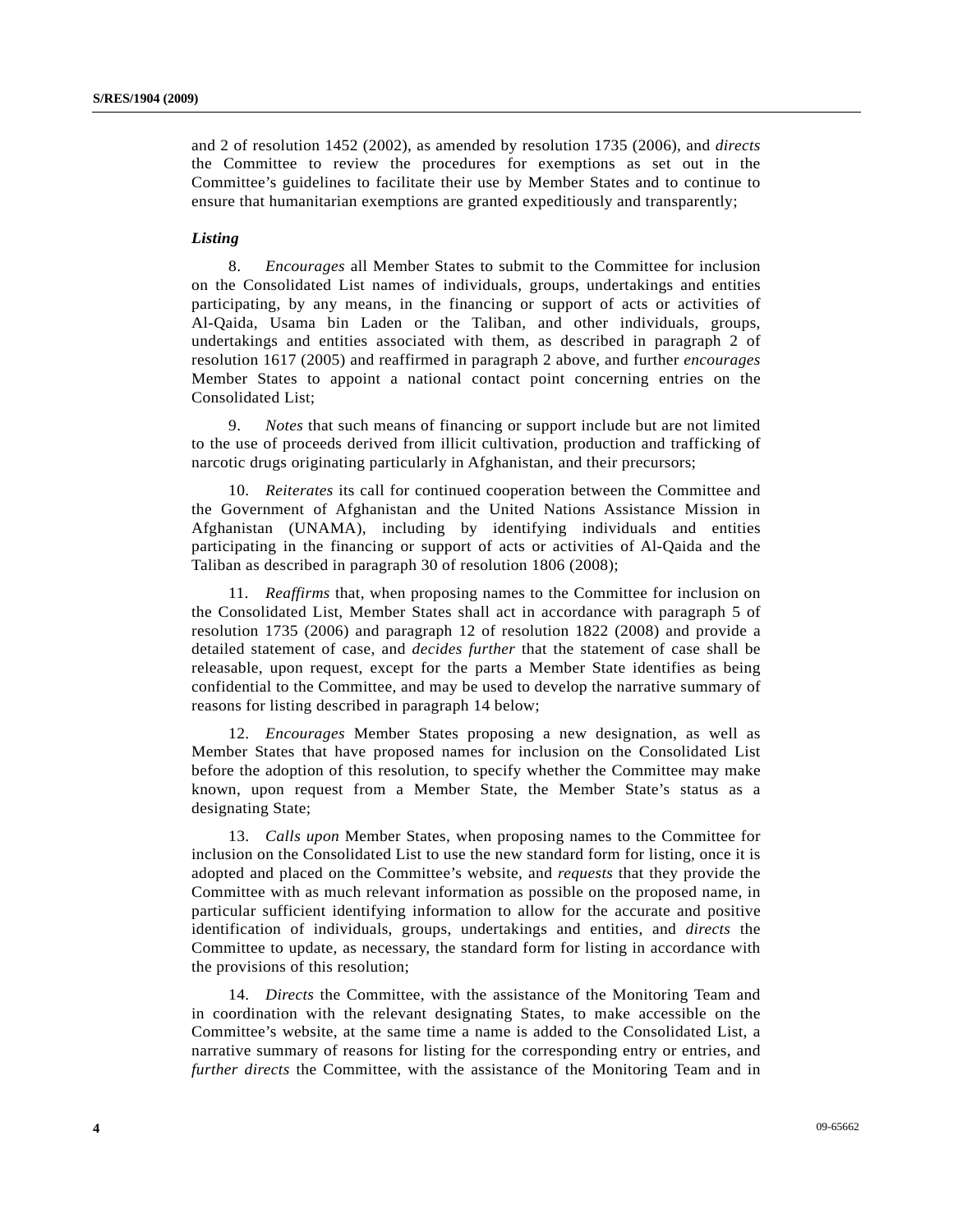coordination with the relevant designating States, to continue its efforts to make accessible on the Committee's website narrative summaries of reasons for listing for entries that were added to the Consolidated List before the date of adoption of resolution 1822 (2008);

 15. *Encourages* Member States and relevant international organizations to inform the Committee of any relevant court decisions and proceedings so that the Committee can consider them when it reviews a corresponding listing or updates a narrative summary of reasons for listing;

 16. *Calls upon* all members of the Committee and the Monitoring Team to share with the Committee any information they may have available regarding a listing request from a Member State so that this information may help inform the Committee's decision on designation and provide additional material for the narrative summary of reasons for listing described in paragraph 14;

 17. *Directs* the Committee to amend its Guidelines to extend the period of time for members of the Committee to verify that names proposed for listing merit inclusion in the Consolidated List and include adequate identifying information to ensure full implementation of the measures, with exceptions, at the Committee chair's discretion, for emergency and time-sensitive listings, and *notes* that listing requests may be placed on the Committee's agenda upon request of a Committee member;

 18. *Decides* that the Secretariat shall, after publication but within three working days after a name is added to the Consolidated List, notify the Permanent Mission of the country or countries where the individual or entity is believed to be located and, in the case of individuals, the country of which the person is a national (to the extent this information is known), in accordance with paragraph 10 of resolution 1735 (2006), and *requests* the Secretariat to publish on the Committee's website all relevant publicly releasable information, including the narrative summary of reasons for listing, immediately after a name is added to the Consolidated List;

 19. *Reaffirms* further the provisions in paragraph 17 of resolution 1822 (2008) regarding the requirement that Member States take all possible measures, in accordance with their domestic laws and practices, to notify or inform in a timely manner the listed individual or entity of the designation and to include with this notification the narrative summary of reasons for listing, a description of the effects of designation, as provided in the relevant resolutions, the Committee's procedures for considering delisting requests, including the possibility of submitting such a request to the Ombudsperson in accordance with paragraphs 20 and 21 and annex II of this resolution, and the provisions of resolution 1452 (2002) regarding available exemptions;

### *Delisting/Ombudsperson*

 20. *Decides* that, when considering delisting requests, the Committee shall be assisted by an Office of the Ombudsperson, to be established for an initial period of 18 months from the date of adoption of this resolution, and *requests* the Secretary-General, in close consultation with the Committee, to appoint an eminent individual of high moral character, impartiality and integrity with high qualifications and experience in relevant fields, such as legal, human rights,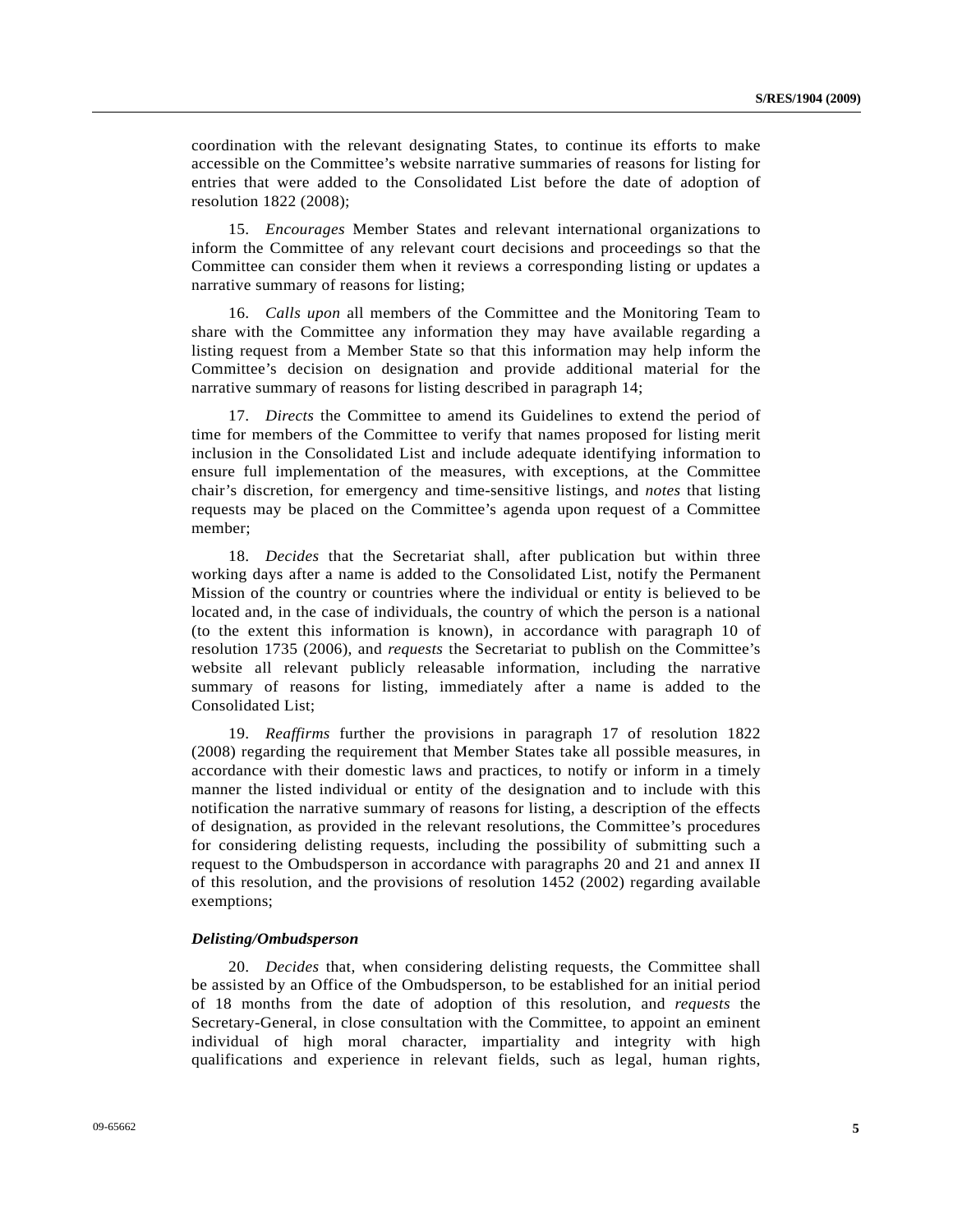counter-terrorism and sanctions, to be Ombudsperson, with the mandate outlined in annex II of this resolution, and further *decides* that the Ombudsperson shall perform these tasks in an independent and impartial manner and shall neither seek nor receive instructions from any government;

 21. *Decides* that, after the appointment of the Ombudsperson, the Office of the Ombudsperson shall receive requests from individuals and entities seeking to be removed from the Consolidated List, in accordance with the procedures outlined in annex II of this resolution, and that, after the appointment of the Ombudsperson, the Focal Point mechanism established in resolution 1730 (2006) shall no longer receive such requests, and *notes* that the Focal Point shall continue to receive requests from individuals and entities seeking to be removed from other sanctions lists;

 22. *Directs* the Committee to continue to work, in accordance with its guidelines, to consider delisting requests of Member States for the removal from the Consolidated List of members and/or associates of Al-Qaida, Usama bin Laden, or the Taliban who no longer meet the criteria established in the relevant resolutions, which shall be placed on the Committee's agenda upon request of a member of the Committee;

 23. *Encourages* States to submit delisting requests for individuals that are officially confirmed to be dead, particularly where no assets are identified, and for entities that have ceased to exist, while at the same time taking all reasonable measures to ensure that the assets that had belonged to these individuals or entities have not been or will not be transferred or distributed to other entities or individuals on the Consolidated List;

 24. *Encourages* Member States, when unfreezing the assets of a deceased individual or defunct entity as a result of a delisting, to recall the obligations set forth in resolution 1373 (2001) and, particularly, to prevent unfrozen assets from being used for terrorist purposes;

 25. *Encourages* the Committee to give due consideration to the opinions of designating State(s), and State(s) of residence, nationality or incorporation when considering delisting requests, and *calls on* Committee members to make every effort to provide their reasons for objecting to such delisting requests;

 26. *Requests* the Monitoring Team, upon conclusion of the review pursuant to paragraph 25 of resolution 1822 (2008), to circulate to the Committee every six months a list of individuals on the Consolidated List who are reportedly deceased, along with an assessment of relevant information such as the certification of death, and to the extent possible, the status and location of frozen assets and the names of any individuals or entities who would be in a position to receive any unfrozen assets, *directs* the Committee to review these listings to decide whether they remain appropriate, and *encourages* the Committee to remove listings of deceased individuals where credible information regarding death is available;

 27. *Decides* that the Secretariat shall, within three working days after a name is removed from the Consolidated List, notify the Permanent Mission of the country or countries where the individual or entity is believed to be located and, in the case of individuals, the country of which the person is a national (to the extent this information is known), and *demands* that States receiving such notification take measures, in accordance with their domestic laws and practices, to notify or inform the concerned individual or entity of the delisting in a timely manner;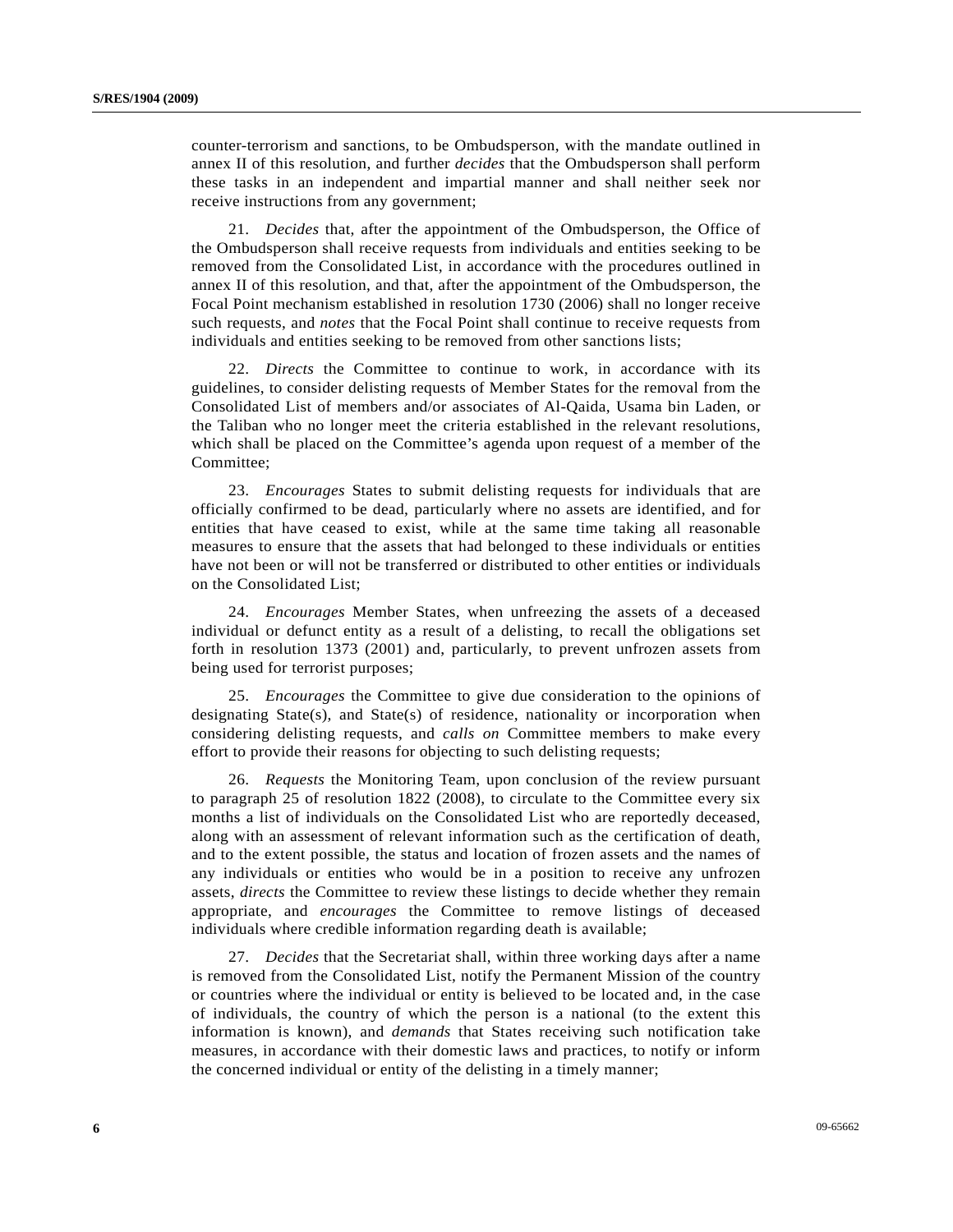#### *Review and maintenance of the Consolidated List*

 28. *Encourages* all Member States, in particular designating States and States of residence or nationality, to submit to the Committee additional identifying and other information, along with supporting documentation, on listed individuals, groups, undertakings and entities, including updates on the operating status of listed entities, groups and undertakings, the movement, incarceration or death of listed individuals and other significant events, as such information becomes available;

 29. *Welcomes* the significant progress made by the Committee in its review of all names on the Consolidated List pursuant to paragraph 25 of resolution 1822 (2008), *directs* the Committee to complete this review by 30 June 2010, and requests that all States concerned respond to requests from the Committee for information relevant to this review no later than 1 March 2010;

 30. *Requests* the Monitoring Team to submit a report to the Committee by 30 July 2010 on the outcome of the review described in paragraph 25 of resolution 1822 (2008) and the efforts made by the Committee, Member States and the Monitoring Team to conduct the review;

 31. *Requests* the Monitoring Team, upon conclusion of the review described in paragraph 25 of resolution 1822 (2008), to circulate to the Committee annually a list of individuals and entities on the Consolidated List whose entries lack identifiers necessary to ensure effective implementation of the measures imposed upon them, and *directs* the Committee to review these listings to decide whether they remain appropriate;

 32. *Further directs* the Committee, upon completion of the review described in paragraph 25 of resolution 1822 (2008), to conduct an annual review of all names on the Consolidated List that have not been reviewed in three or more years, in which the relevant names are circulated to the designating States and States of residence and/or citizenship, where known, pursuant to the procedures set forth in the Committee guidelines, in order to ensure the Consolidated List is as updated and accurate as possible and to confirm that listing remains appropriate, and *notes* that the Committee's consideration of a delisting request after the date of adoption of this resolution, pursuant to the procedures set out in annex II of this resolution, should be considered equivalent to a review of that listing;

#### *Measures implementation*

 33. *Reiterates* the importance of all States identifying, and if necessary introducing, adequate procedures to implement fully all aspects of the measures described in paragraph 1 above;

 34. *Encourages* the Committee to continue to ensure that fair and clear procedures exist for placing individuals and entities on the Consolidated List and for removing them as well as for granting humanitarian exemptions, and *directs* the Committee to keep its guidelines under active review in support of these objectives;

 35. *Directs* the Committee, as a matter of priority, to review its guidelines with respect to the provisions of this resolution, in particular paragraphs 7, 13, 14, 17, 18, 22, 23, 34, and 41;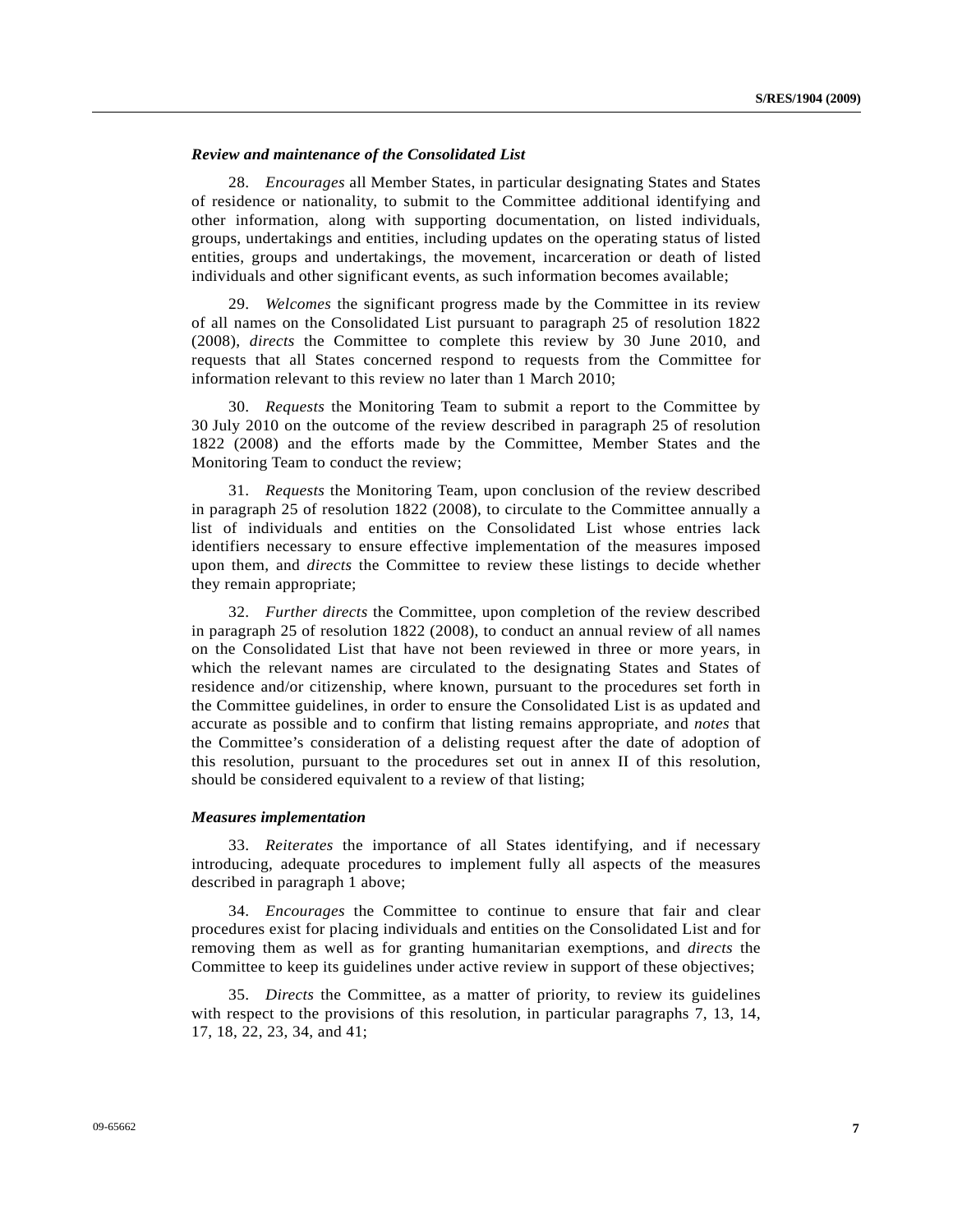36. *Encourages* Member States and relevant international organizations to send representatives to meet the Committee for more in-depth discussion of relevant issues and welcomes voluntary briefings from interested Member States on their efforts to implement the measures referred to in paragraph 1 above, including particular challenges that hinder full implementation of the measures;

 37. *Requests* the Committee to report to the Council on its findings regarding Member States' implementation efforts, and identify and recommend steps necessary to improve implementation;

 38. *Directs* the Committee to identify possible cases of non-compliance with the measures pursuant to paragraph 1 above and to determine the appropriate course of action on each case, and *requests* the Chairman, in periodic reports to the Council pursuant to paragraph 46 below, to provide progress reports on the Committee's work on this issue;

 39. *Urges* all Member States, in their implementation of the measures set out in paragraph 1 above, to ensure that fraudulent, counterfeit, stolen and lost passports and other travel documents are invalidated and removed from circulation, in accordance with domestic laws and practices, as soon as possible, and to share information on those documents with other Member States through the INTERPOL database;

 40. *Encourages* Member States to share, in accordance with their domestic laws and practices, with the private sector information in their national databases related to fraudulent, counterfeit, stolen and lost identity or travel documents pertaining to their own jurisdictions, and, if a listed party is found to be using a false identity including to secure credit or fraudulent travel documents, to provide the Committee with information in this regard;

 41. *Directs* the Committee to amend its guidelines to ensure that no matter is left pending before the Committee for a period longer than six months, unless the Committee determines on a case-by-case basis that extraordinary circumstances require additional time for consideration, and *further directs* any Committee member that has requested more time to consider a proposal to provide updates after three months of their progress in resolving all pending matters;

 42. *Directs* the Committee to conduct a comprehensive review of all issues pending before the Committee as of the date of adoption of this resolution, and further *urges* the Committee and its members to resolve all such pending issues, to the extent possible, by 31 December 2010;

# *Coordination and outreach*

 43. *Reiterates* the need to enhance ongoing cooperation among the Committee, the Counter Terrorism Committee (CTC) and the Committee established pursuant to resolution 1540 (2004), as well as their respective groups of experts, including through, as appropriate, enhanced information-sharing, coordination on visits to countries within their respective mandates, on facilitating and monitoring technical assistance, on relations with international and regional organizations and agencies and on other issues of relevance to all three committees, *expresses its intention* to provide guidance to the committees on areas of common interest in order better to coordinate their efforts and facilitate such cooperation, and *requests*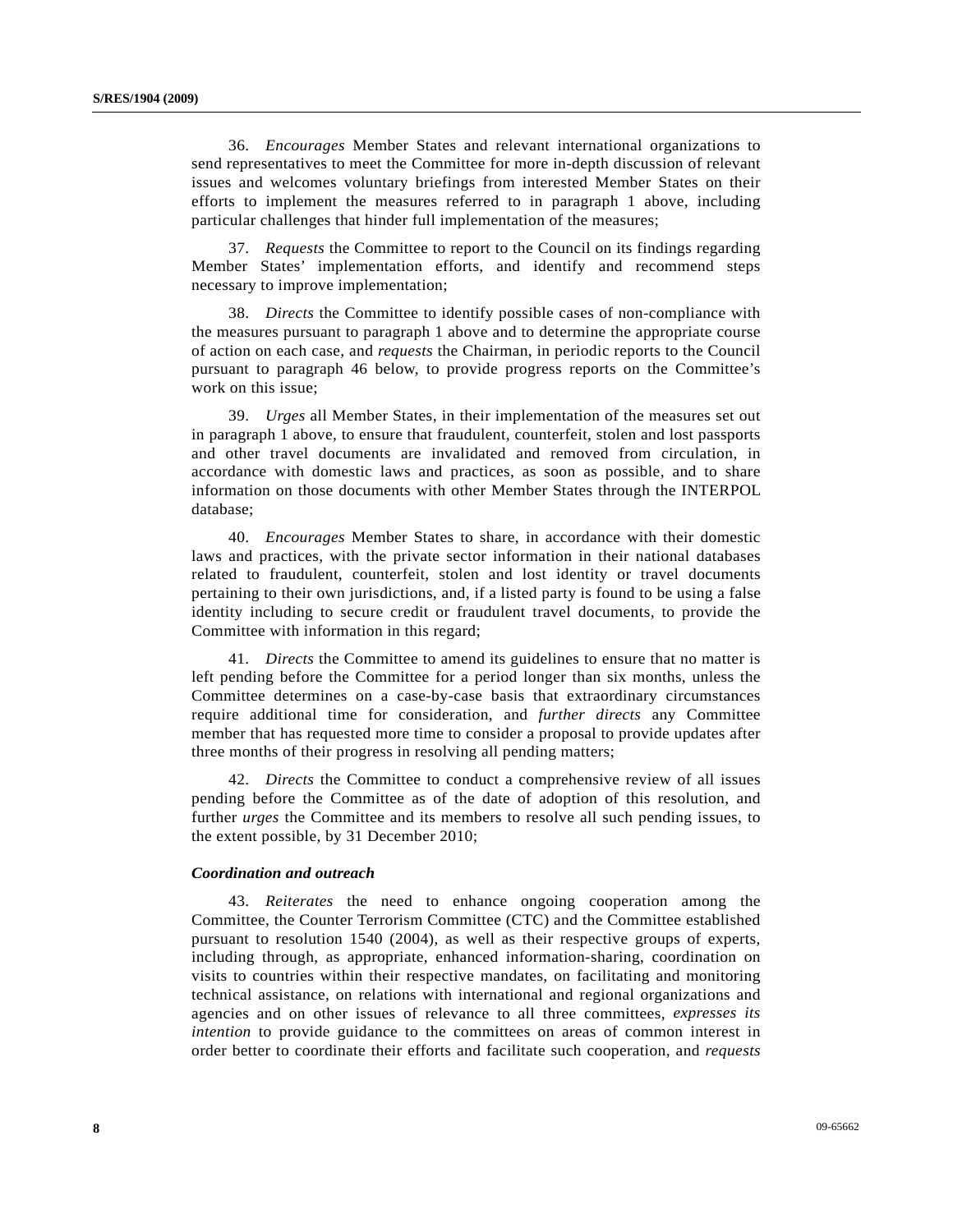the Secretary-General to make the necessary arrangements for the groups to be co-located as soon as possible;

 44. *Encourages* the Monitoring Team and the United Nations Office on Drugs and Crime, to continue their joint activities, in cooperation with CTED and 1540 Committee experts to assist Member States in their efforts to comply with their obligations under the relevant resolutions, including through organizing regional and subregional workshops;

 45. *Requests* the Committee to consider, where and when appropriate, visits to selected countries by the Chairman and/or Committee members to enhance the full and effective implementation of the measures referred to in paragraph 1 above, with a view to encouraging States to comply fully with this resolution and resolutions 1267 (1999), 1333 (2000), 1390 (2002), 1455 (2003), 1526 (2004), 1617 (2005), 1735 (2006) and 1822 (2008);

 46. *Requests* the Committee to report orally, through its Chairman, at least every 180 days to the Council on the state of the overall work of the Committee and the Monitoring Team, and, as appropriate, in conjunction with the reports by the Chairmen of CTC and the Committee established pursuant to resolution 1540 (2004), including briefings for all interested Member States;

# *Monitoring Team*

 47. *Decides*, in order to assist the Committee in fulfilling its mandate, as well as to support the Ombudsperson, to extend the mandate of the current New York-based Monitoring Team, established pursuant to paragraph 7 of resolution 1526 (2004), for a further period of 18 months, under the direction of the Committee with the responsibilities outlined in annex 1, and requests the Secretary-General to make the necessary arrangements to this effect;

### *Reviews*

 48. *Decides* to review the measures described in paragraph 1 above with a view to their possible further strengthening in 18 months, or sooner if necessary;

49. *Decides* to remain actively seized of the matter.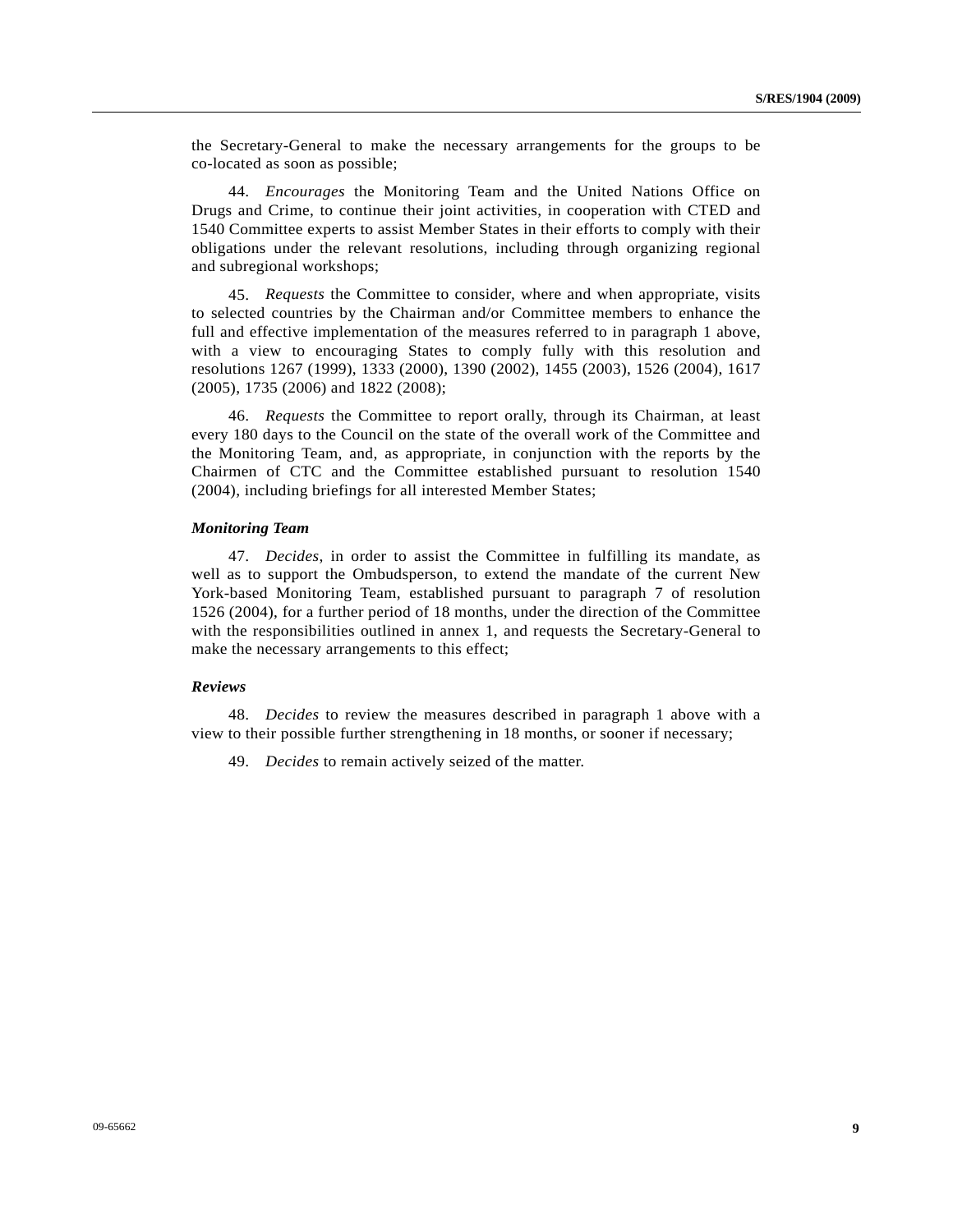# **Annex I**

 In accordance with paragraph 47 of this resolution, the Monitoring Team shall operate under the direction of the Committee established pursuant to resolution 1267 (1999) and shall have the following responsibilities:

 (a) To submit, in writing, two comprehensive, independent reports to the Committee, one by 30 July 2010, in accordance with paragraph 30 above, and the second by 22 February 2011, on implementation by Member States of the measures referred to in paragraph 1 of this resolution, including specific recommendations for improved implementation of the measures and possible new measures;

 (b) To assist the Ombudsperson in carrying out his or her mandate as specified in annex II of this resolution;

 (c) To assist the Committee in regularly reviewing names on the Consolidated List, including by undertaking travel and contact with Member States, with a view to developing the Committee's record of the facts and circumstances relating to a listing;

 (d) To analyse reports submitted pursuant to paragraph 6 of resolution 1455 (2003), the checklists submitted pursuant to paragraph 10 of resolution 1617 (2005), and other information submitted by Member States to the Committee, as instructed by the Committee;

 (e) To assist the Committee in following up on requests to Member States for information, including with respect to implementation of the measures referred to in paragraph 1 of this resolution;

 (f) To submit a comprehensive program of work to the Committee for its review and approval, as necessary, in which the Monitoring Team should detail the activities envisaged in order to fulfil its responsibilities, including proposed travel, based on close coordination with CTED and the 1540 Committee's group of experts to avoid duplication and reinforce synergies;

 (g) To work closely and share information with CTED and the 1540 Committee's group of experts to identify areas of convergence and overlap and to help facilitate concrete coordination, including in the area of reporting, among the three Committees;

 (h) To participate actively in and support all relevant activities under the United Nations Global Counter-Terrorism Strategy including within the Counter Terrorism Implementation Task Force, established to ensure overall coordination and coherence in the counter-terrorism efforts of the United Nations system, in particular through its relevant working groups;

 (i) To assist the Committee with its analysis of non-compliance with the measures referred to in paragraph 1 of this resolution by collating information collected from Member States and submitting case studies, both on its own initiative and upon the Committee's request, to the Committee for its review;

 (j) To present to the Committee recommendations, which could be used by member States to assist them with the implementation of the measures referred to in paragraph 1 of this resolution and in preparing proposed additions to the Consolidated List;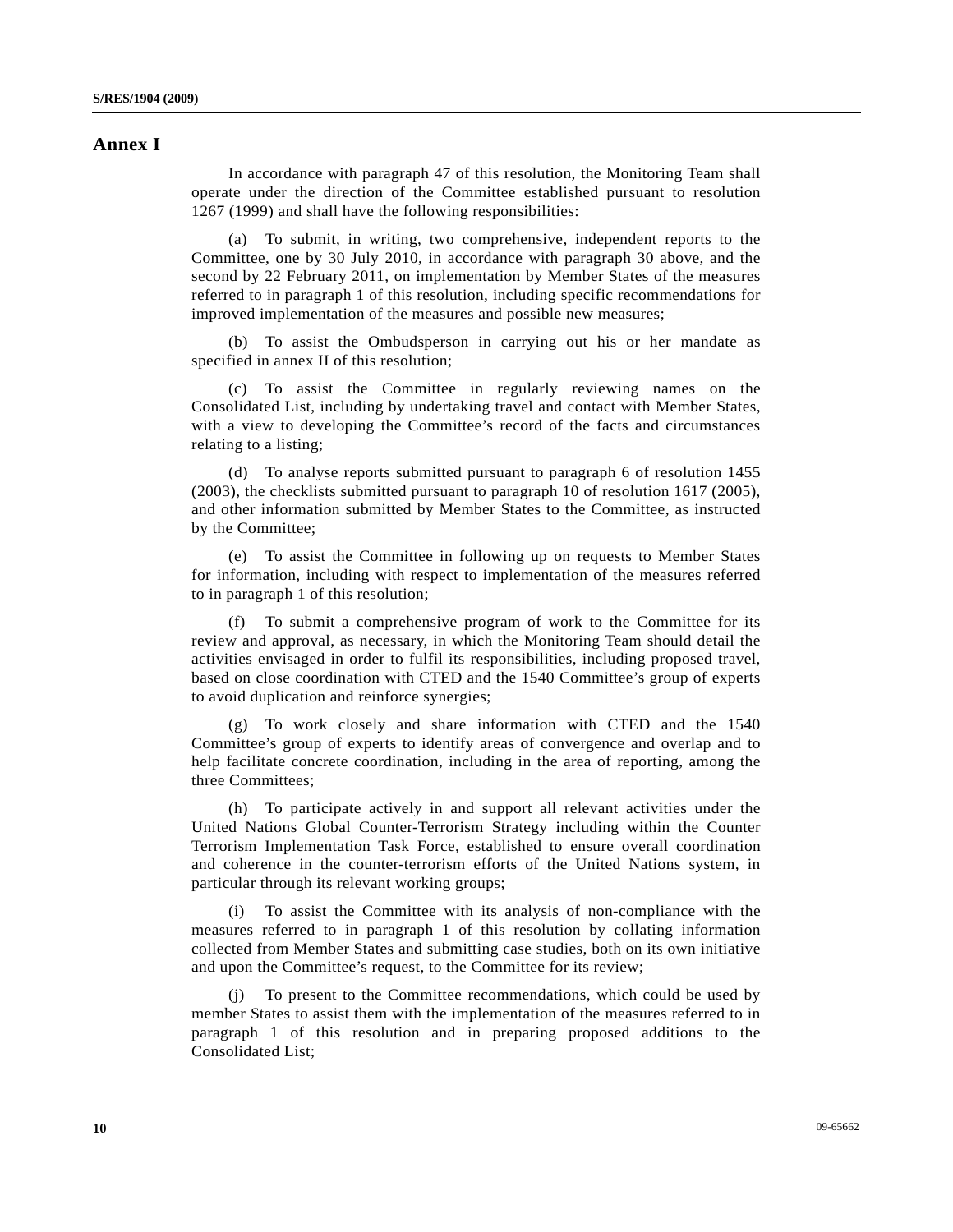(k) To assist the Committee in its consideration of proposals for listing, including by compiling and circulating to the Committee information relevant to the proposed listing, and preparing a draft narrative summary referred to in paragraph 14;

To bring to the Committee's attention new or noteworthy circumstances that may warrant a delisting, such as publicly-reported information on a deceased individual;

 (m) To consult with Member States in advance of travel to selected Member States, based on its program of work as approved by the Committee;

 (n) To coordinate and cooperate with the national counterterrorism focal point or similar coordinating body in the country of visit, where appropriate;

To encourage Member States to submit names and additional identifying information for inclusion on the Consolidated List, as instructed by the Committee;

 (p) To present to the Committee additional identifying and other information to assist the Committee in its efforts to keep the Consolidated List as updated and accurate as possible;

 (q) To study and report to the Committee on the changing nature of the threat of Al-Qaida and the Taliban and the best measures to confront it, including by developing a dialogue with relevant scholars and academic bodies, in consultation with the Committee;

 (r) To collate, assess, monitor and report on and make recommendations regarding implementation of the measures, including implementation of the measure in paragraph 1(a) of this resolution as it pertains to preventing the criminal misuse of the Internet by Al-Qaida, Usama bin Laden and the Taliban, and other individuals, groups, undertakings and entities associated with them; to pursue case studies, as appropriate; and to explore in depth any other relevant issues as directed by the Committee;

 (s) To consult with Member States and other relevant organizations, including regular dialogue with representatives in New York and in capitals, taking into account their comments, especially regarding any issues that might be contained in the Monitoring Team's reports referred to in paragraph (a) of this annex;

 (t) To consult with Member States' intelligence and security services, including through regional forums, in order to facilitate the sharing of information and to strengthen enforcement of the measures;

 (u) To consult with relevant representatives of the private sector, including financial institutions, to learn about the practical implementation of the assets freeze and to develop recommendations for the strengthening of that measure;

 (v) To work with relevant international and regional organizations in order to promote awareness of, and compliance with, the measures;

 (w) To work with INTERPOL and Member States to obtain photographs of listed individuals for possible inclusion in INTERPOL Special Notices;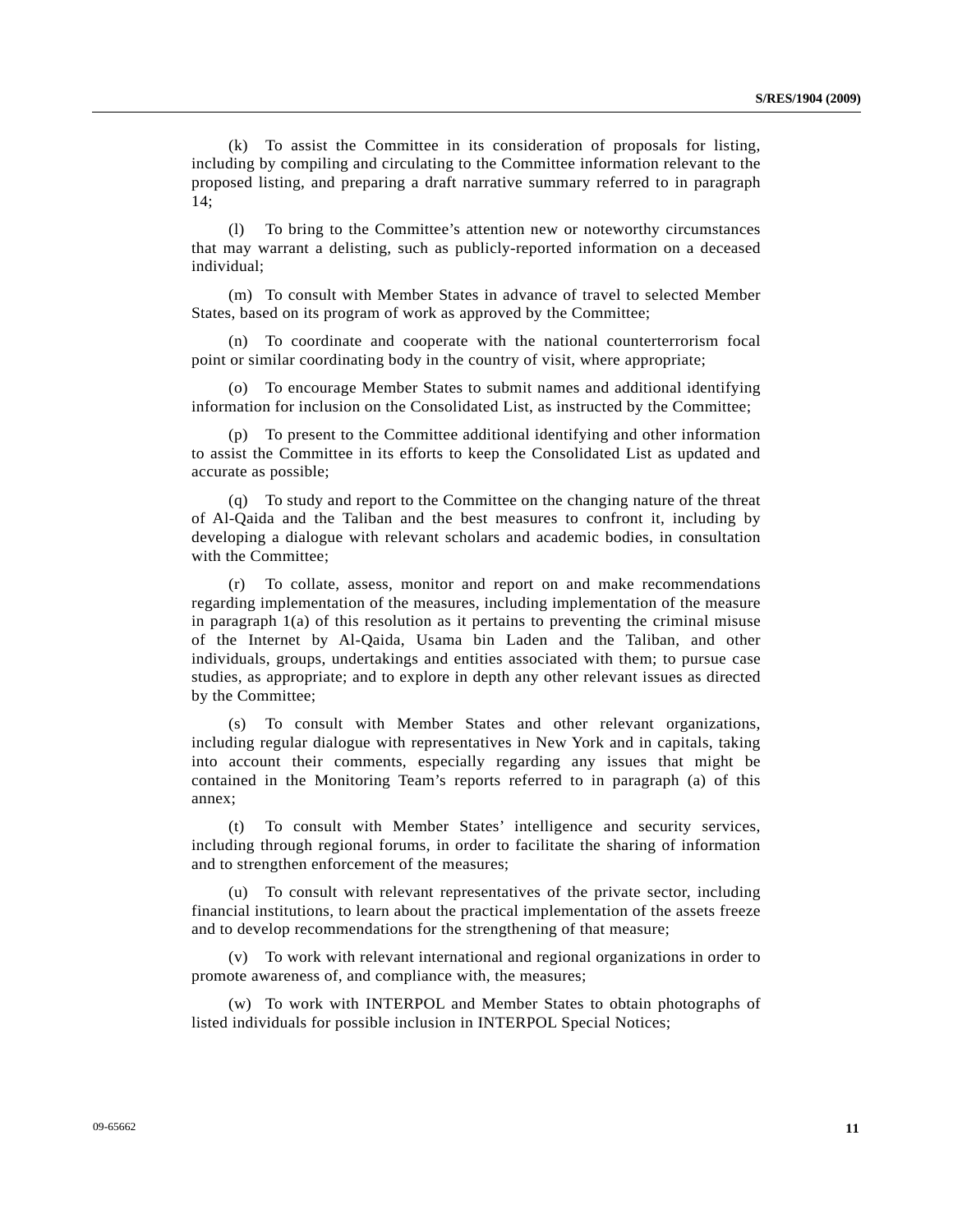(x) To assist other subsidiary bodies of the Security Council, and their expert panels, upon request, with enhancing their cooperation with INTERPOL, referred to in resolution 1699 (2006);

 (y) To report to the Committee, on a regular basis or when the Committee so requests, through oral and/or written briefings on the work of the Monitoring Team, including its visits to Member States and its activities;

(z) Any other responsibility identified by the Committee.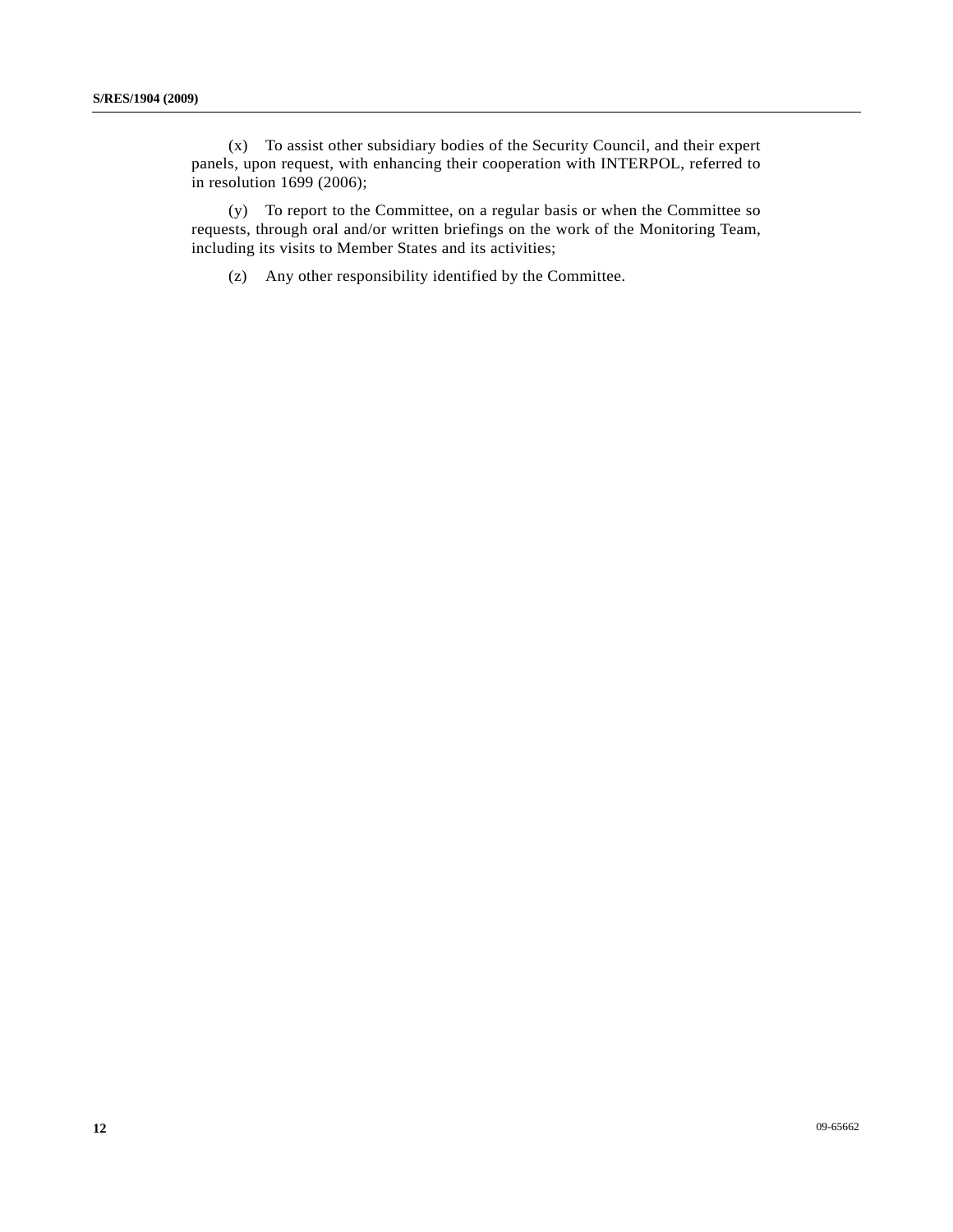# **Annex II**

 In accordance with paragraph 20 of this resolution, the Office of the Ombudsperson shall be authorized to carry out the following tasks upon receipt of a delisting request submitted by, or on behalf of, an individual, group, undertaking or entity on the Consolidated List ("the petitioner").

### **Information Gathering (two months)**

1. Upon receipt of a delisting request, the Ombudsperson shall:

(a) Acknowledge to the petitioner the receipt of the delisting request;

 (b) Inform the petitioner of the general procedure for processing delisting requests;

 (c) Answer specific questions from the petitioner about Committee procedures; and,

 (d) Inform the petitioner in case the petition fails to properly address the original designation criteria, as set forth in paragraph 2 of this resolution, and return it to the petitioner for his or her consideration;

 (e) Verify if the request is a new request or a repeated request and, if it is a repeated request to the Ombudsperson and it does not contain any additional information, return it to the petitioner for his or her consideration.

2. For delisting petitions not returned to the petitioner, the Ombudsperson shall immediately forward the delisting request to the members of the Committee, designating State(s), State(s) of residence and nationality or incorporation, relevant United Nations bodies, and any other States deemed relevant by the Ombudsperson. The Ombudsperson shall ask these States or relevant United Nations bodies to provide, within two months, any appropriate additional information relevant to the delisting request. The Ombudsperson may engage in dialogue with these States to determine:

 (a) These States' opinions on whether the delisting request should be granted; and,

 (b) Information, questions or requests for clarifications that these States would like to be communicated to the petitioner regarding the delisting request, including any information or steps that might be taken by a petitioner to clarify the delisting request.

3. The Ombudsperson shall also immediately forward the delisting request to the Monitoring Team, which shall provide to the Ombudsperson, within two months:

 (a) All information available to the Monitoring Team that is relevant to the delisting request, including court decisions and proceedings, news reports, and information that States or relevant international organizations have previously shared with the Committee or the Monitoring Team;

 (b) Fact-based assessments of the information provided by the petitioner that is relevant to the delisting request; and,

 (c) Questions or requests for clarifications that the Monitoring Team would like asked of the petitioner regarding the delisting request.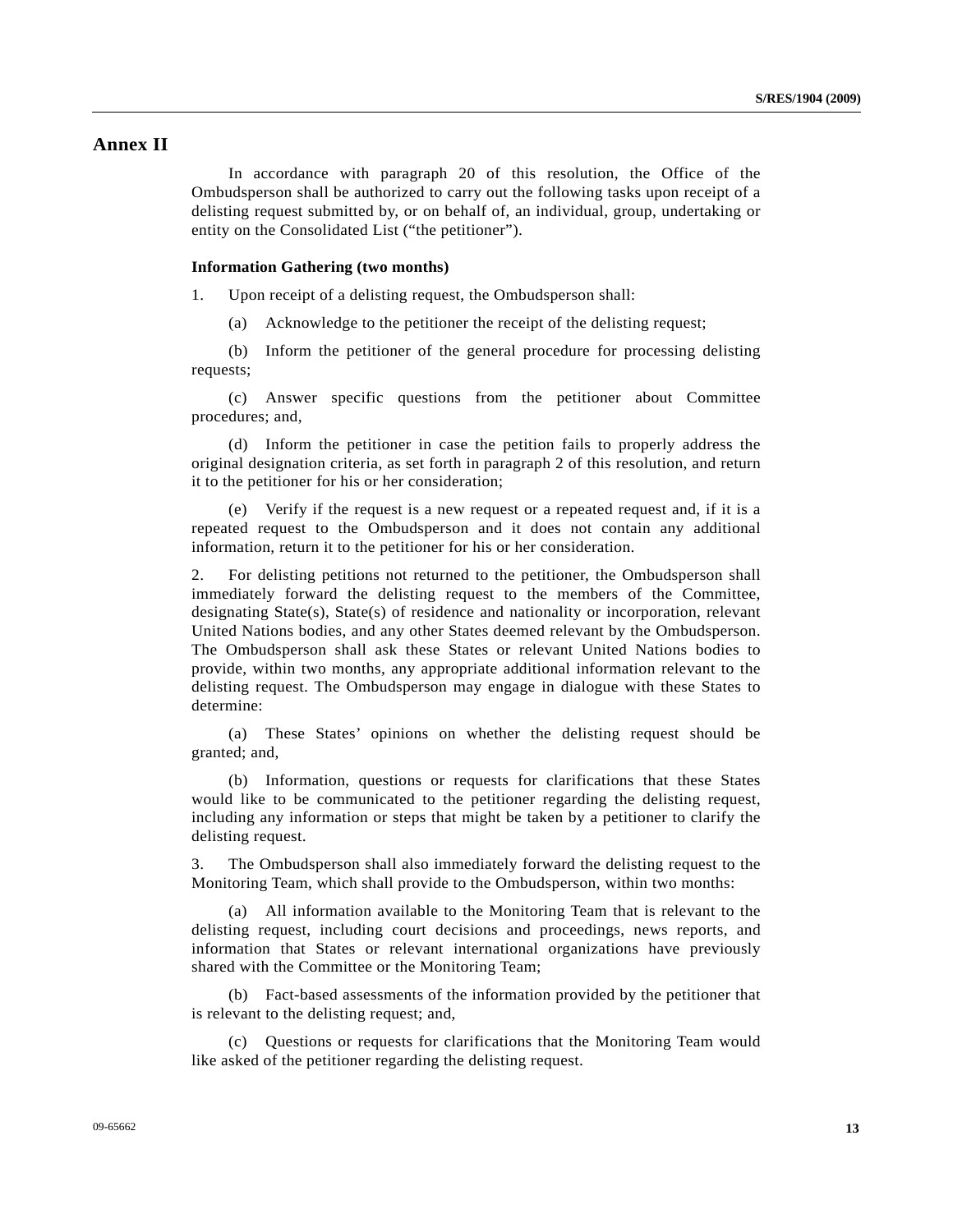4. At the end of this two-month period of information gathering, the Ombudsperson shall present a written update to the Committee on progress to date, including details regarding which States have supplied information. The Ombudsperson may extend this period once for up to two months if he or she assesses that more time is required for information gathering, giving due consideration to requests by Member States for additional time to provide information.

### **Dialogue (two months)**

5. Upon completion of the information gathering period, the Ombudsperson shall facilitate a two-month period of engagement, which may include dialogue with the petitioner. Giving due consideration to requests for additional time, the Ombudsperson may extend this period once for up to two months if he or she assesses that more time is required for engagement and the drafting of the Comprehensive Report described in paragraph 7 below.

6. During this period of engagement, the Ombudsperson:

 (a) May ask the petitioner questions or request additional information or clarifications that may help the Committee's consideration of the request, including any questions or information requests received from relevant States, the Committee and the Monitoring Team;

 (b) Shall forward replies from the petitioner back to relevant States, the Committee and the Monitoring Team and follow up with the petitioner in connection with incomplete responses by the petitioner; and,

 (c) Shall coordinate with States, the Committee and the Monitoring Team regarding any further inquiries of, or response to, the petitioner;

7. Upon completion of the period of engagement described above, the Ombudsperson, with the help of the Monitoring Team, shall draft and circulate to the Committee a Comprehensive Report that will exclusively:

 (a) Summarize and, as appropriate, specify the sources of, all information available to the Ombudsperson that is relevant to the delisting request. The report shall respect confidential elements of Member States' communications with the Ombudsperson;

 (b) Describe the Ombudsperson's activities with respect to this delisting request, including dialogue with the petitioner; and,

 (c) Based on an analysis of all the information available to the Ombudsperson and the Ombudsperson's observations, lay out for the Committee the principal arguments concerning the delisting request.

### **Committee Discussion and Decision (two months)**

8. After the Committee has had thirty days to review the Comprehensive Report, the chair of the Committee shall place the delisting request on the Committee's agenda for consideration.

9. When the Committee considers the delisting request, the Ombudsperson, aided by the Monitoring Team, as appropriate, shall present the Comprehensive Report in person and answer Committee members' questions regarding the request.